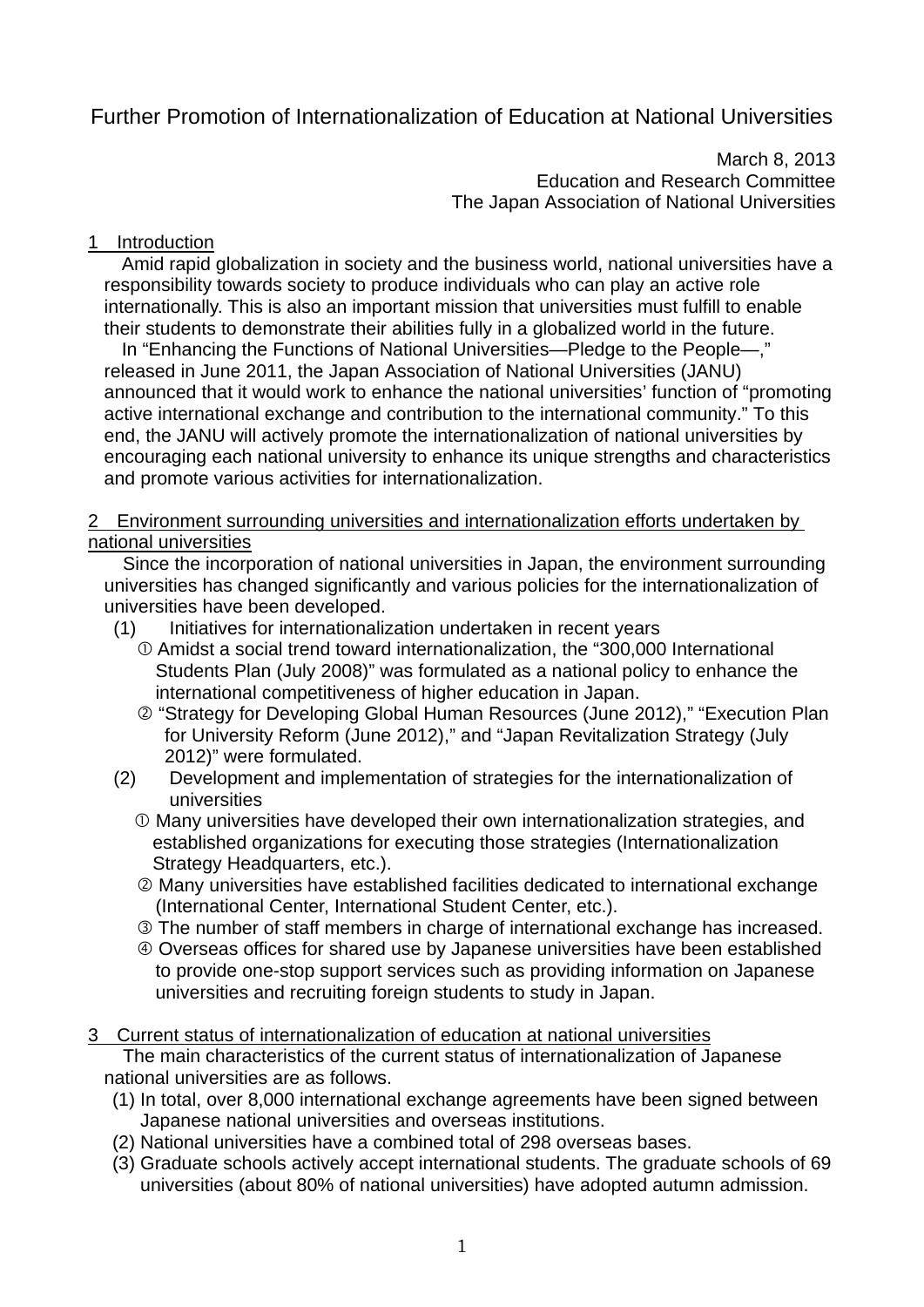- (4) Many universities (about 70% of national universities) have credit transfer arrangements with overseas universities.
- (5) Cooperative programs with overseas universities are being introduced, including double degree programs (26 universities in fiscal 2009).
- (6) Many universities (about 80% of national universities) offer international summer school and language training programs.

#### 4 Targets for internationalization of education at national universities

In order for Japan to fulfill important roles as a member of the international society, it is essential to promote human resources development through systematic sending of Japanese students abroad and active acceptance of foreign researchers and students. It is also essential to develop human resources who meet the needs of international organizations, etc. and to support the development of educational and research infrastructure in developing countries and develop human resources who play a leading role in such infrastructure development.

In addition to understanding and working to enhancing the current status of internationalization described in section 3 above, all the national universities in Japan will strive to achieve the below-listed numerical targets for internationalization by making effective use of various inter-university cooperation programs.

#### <Targets>

- Increase the percentage of international students accepted at the undergraduate and graduate levels combined to 10% by 2020.
- Increase the percentage of Japanese students studying abroad at the undergraduate and graduate levels combined to 5% by 2020.
- Double the ratio of foreign faculty members by 2020.
- Double the number of courses taught in English both at the undergraduate and graduate levels by 2020.
- Double the number of universities that set numerical targets related to internationalization by 2020.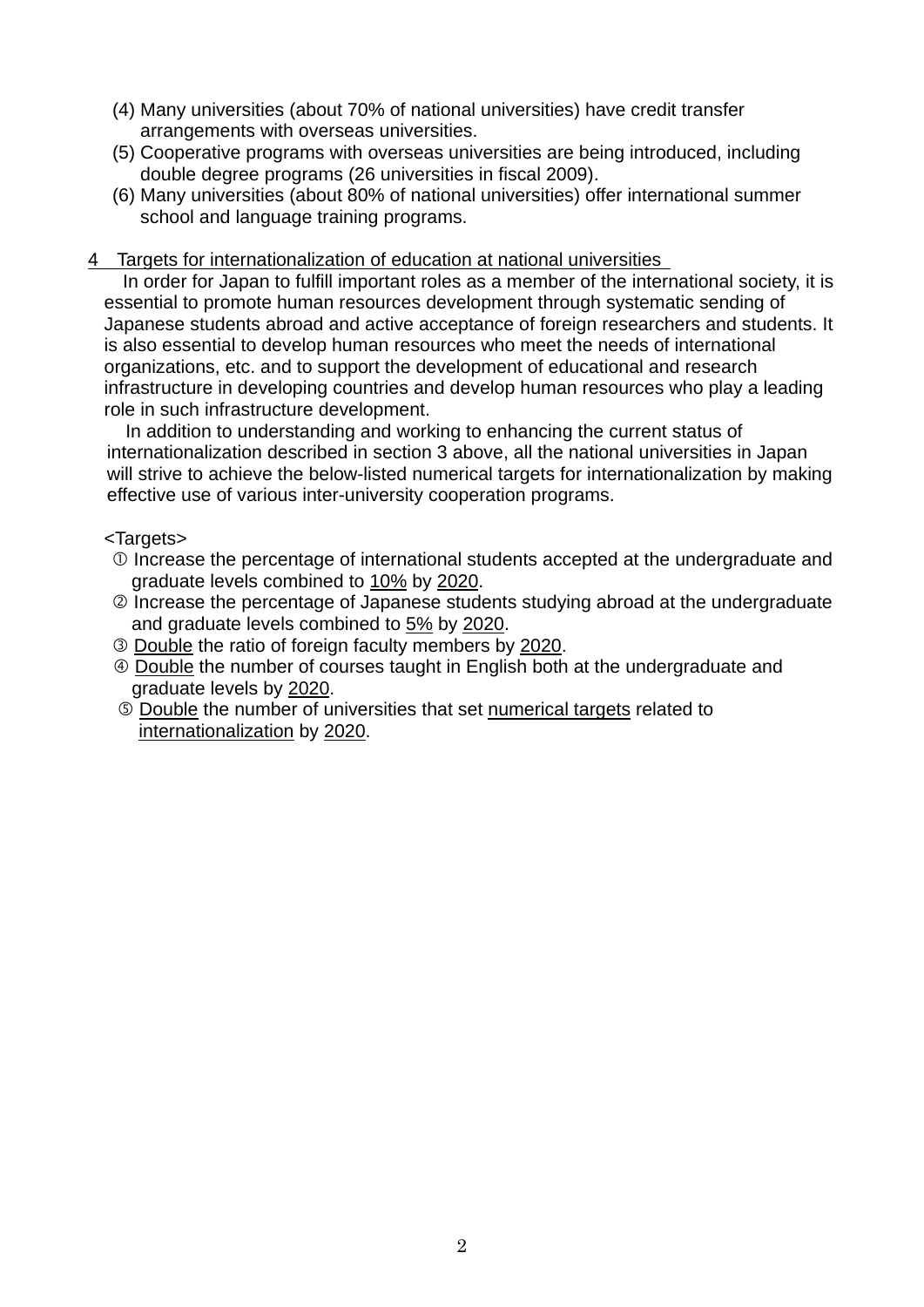| [Reference]<br>[Current status of the items for which targets have been set]<br>1.0 Percentage of international students accepted: About 5.8% (as of May 1, from the 2012)<br><b>JANU Survey)</b><br>2 Percentage of students studying abroad: About 2.2% (FY2011 results, from the 2012)<br><b>JANU Survey)</b><br><sup>3</sup> Ratio of foreign teachers (full-time): About 3.2%<br>(as of May 1, from the 2012 MEXT School Basic Survey)<br>4 Number of courses taught in English: 11,839<br>(as of May 1, from the 2012 JANU Survey)<br>5 Number of universities that set numerical targets related to internationalization<br>(as of May 1, from the 2012 JANU Survey)<br>. Universities setting a numerical target for the number of international students accepted:<br>45 out of 86 universities<br>• Universities setting a numerical target for the number of students studying abroad: 37 |
|------------------------------------------------------------------------------------------------------------------------------------------------------------------------------------------------------------------------------------------------------------------------------------------------------------------------------------------------------------------------------------------------------------------------------------------------------------------------------------------------------------------------------------------------------------------------------------------------------------------------------------------------------------------------------------------------------------------------------------------------------------------------------------------------------------------------------------------------------------------------------------------------------|
| out of 86 universities<br>• Universities setting a numerical target for the number of foreign teachers: 28 out of 86                                                                                                                                                                                                                                                                                                                                                                                                                                                                                                                                                                                                                                                                                                                                                                                 |
| universities                                                                                                                                                                                                                                                                                                                                                                                                                                                                                                                                                                                                                                                                                                                                                                                                                                                                                         |
| [Numerical targets for initiatives in recent years]<br>The "300,000 International Students Plan (July 2008)"                                                                                                                                                                                                                                                                                                                                                                                                                                                                                                                                                                                                                                                                                                                                                                                         |
| • Targets to be achieved by 2020: Accept 300,000 talented international students, and                                                                                                                                                                                                                                                                                                                                                                                                                                                                                                                                                                                                                                                                                                                                                                                                                |
| promote international exchange of 300,000 Japanese students, etc.                                                                                                                                                                                                                                                                                                                                                                                                                                                                                                                                                                                                                                                                                                                                                                                                                                    |
| "Global Human Resources Development Strategy (June 2012)"                                                                                                                                                                                                                                                                                                                                                                                                                                                                                                                                                                                                                                                                                                                                                                                                                                            |
| . Aim to ensure that about 10% of people in the same age group (i.e. about 110,000                                                                                                                                                                                                                                                                                                                                                                                                                                                                                                                                                                                                                                                                                                                                                                                                                   |
| people) have an experience of studying or living abroad for more than one year by the                                                                                                                                                                                                                                                                                                                                                                                                                                                                                                                                                                                                                                                                                                                                                                                                                |
| first half of their twenties.                                                                                                                                                                                                                                                                                                                                                                                                                                                                                                                                                                                                                                                                                                                                                                                                                                                                        |
|                                                                                                                                                                                                                                                                                                                                                                                                                                                                                                                                                                                                                                                                                                                                                                                                                                                                                                      |

# 5 Items on which each national university should work

Below are examples of efforts that each national university can undertake to achieve its targets.

- [1] Develop its own internationalization strategies (Action Plan, etc.) that fit its characteristics, size, etc.
- [2] Establish an education system of which it can be proud internationally.
	- Promote qualitative conversion of bachelor's degree education (Increasing/securing quality study time, etc.).
	- Develop a system for guaranteeing world standard quality (Certification of accredited education programs by field, participation in international assessments of learning outcomes such as AHEL, etc.).
	- Conduct Japanese culture classes in English and promote mutual understanding of different cultures.
	- Promote networking among universities through inter-university partnerships, consortiums, etc.
	- Establish educational programs in cooperation with elementary and secondary education.
- [3] Set up and upgrade organizations for executing internationalization strategies.
	- Place faculty with specialized knowledge and language skills on longterm assignment and centralize liaison office functions.
	- Develop an effective system of cooperation between the organization responsible for internationalization and the departments.
	- Make active use of overseas bases through inter-university cooperation programs.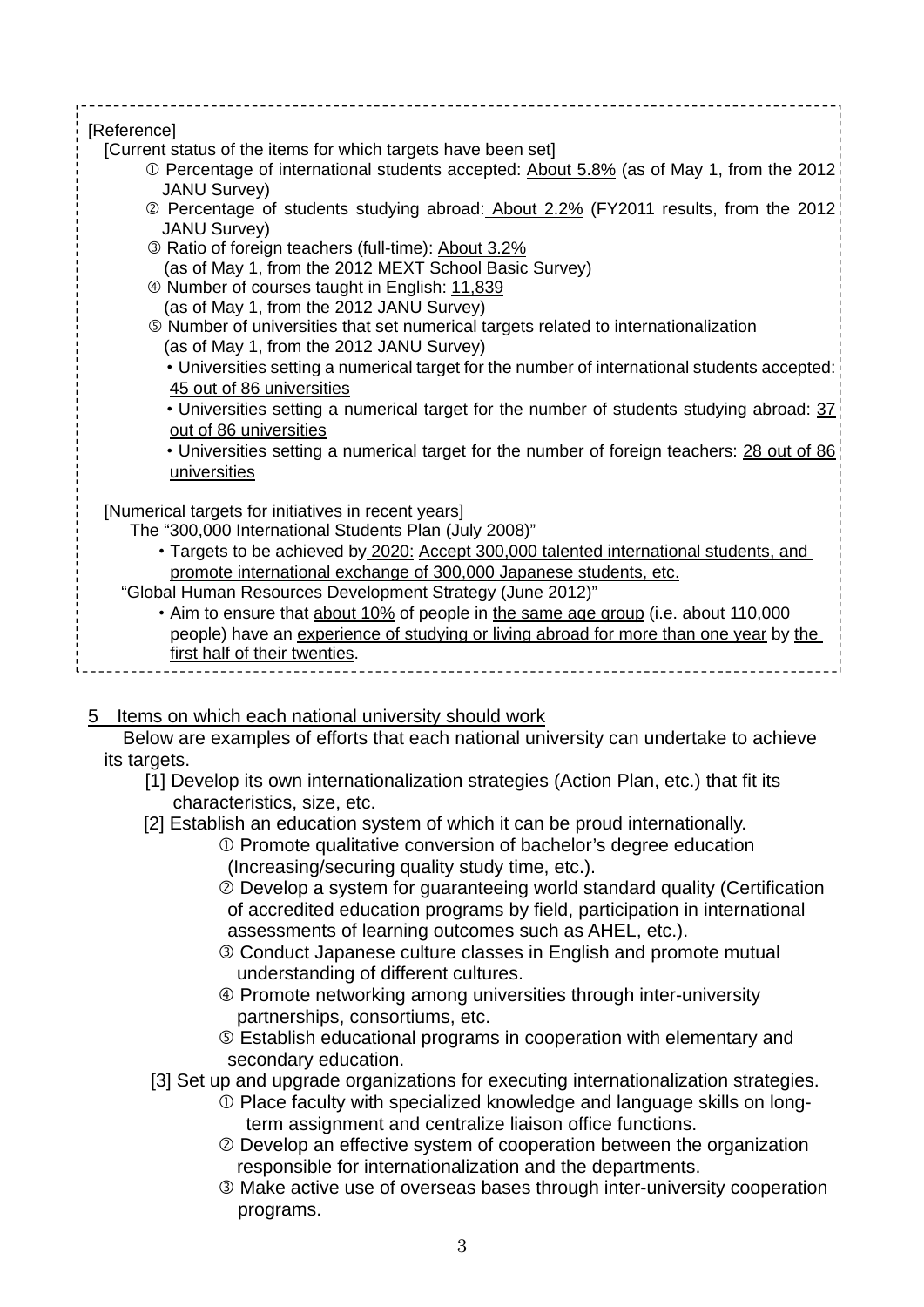[4] Improve the environment for accepting international students.

- Develop accommodation for international students.
- Improve scholarship and tuition reduction/exemption programs.
- Make admission time more flexible.
- Develop and promote programs that enable students to obtain
- academic degrees by taking only courses taught in English.
- Enhance Japanese education.
- [5] Eliminate obstacles to Japanese students' study abroad.
	- Enhance scholarship programs.
	- Establish a system that enables study abroad students to avoid repeating a year.
	- Develop various study abroad programs.
	- Provide support for employment.
	- Improve credit transfer systems and clarify the standards for conferral of degrees.
- [6] International contribution
	- Develop human resources with specialized knowledge who can contribute to global society.
	- Further promote international joint research projects.
	- Develop human resources (administrators, teachers, etc.) and improve education and research capabilities in developing countries.

## 6 What the JANU expects of the government, etc.

In order for each national university to promote internationalization to develop globally competitive human resources, support from governmental organizations (the Ministry of Education, Culture, Sports, Science and Technology, etc.) is essential. The following support is expected from the government and other parties.

- (1) Expand financial support for creating an environment conducive to internationalization.
	- Expand facilities improvement subsidies for developing dormitories for international students.
	- Expand scholarships for international students accepted and students studying abroad.
	- Expand financial support for faculty participating in overseas training.
- (2) Make the systems, etc. more flexible to promote internationalization.
	- Make public qualifications test methods, etc. more flexible.
	- Make the recruiting time more flexible (public agencies, private enterprises, etc.).
	- Make the education system (term during which classes are conducted, etc.) more flexible.
	- Establish joint degree programs.
- 7 Activities to be undertaken by the JANU

Toward strengthening internationalization of education at national universities, the JANU will implement the activities (1) to (6) below.

- (1) Call on the national government to provide financial support make the system more flexible to promote internationalization.
- (2) Appeal to the business world (companies, etc.) to provide support for the internationalization of national universities.
- (3) Create a collection of internationalization measures (understanding of current status and consideration of possible system reforms).
- (4) Find overseas companies accepting interns and those providing liaison services, establish a framework for internships and seek cooperation for operation of